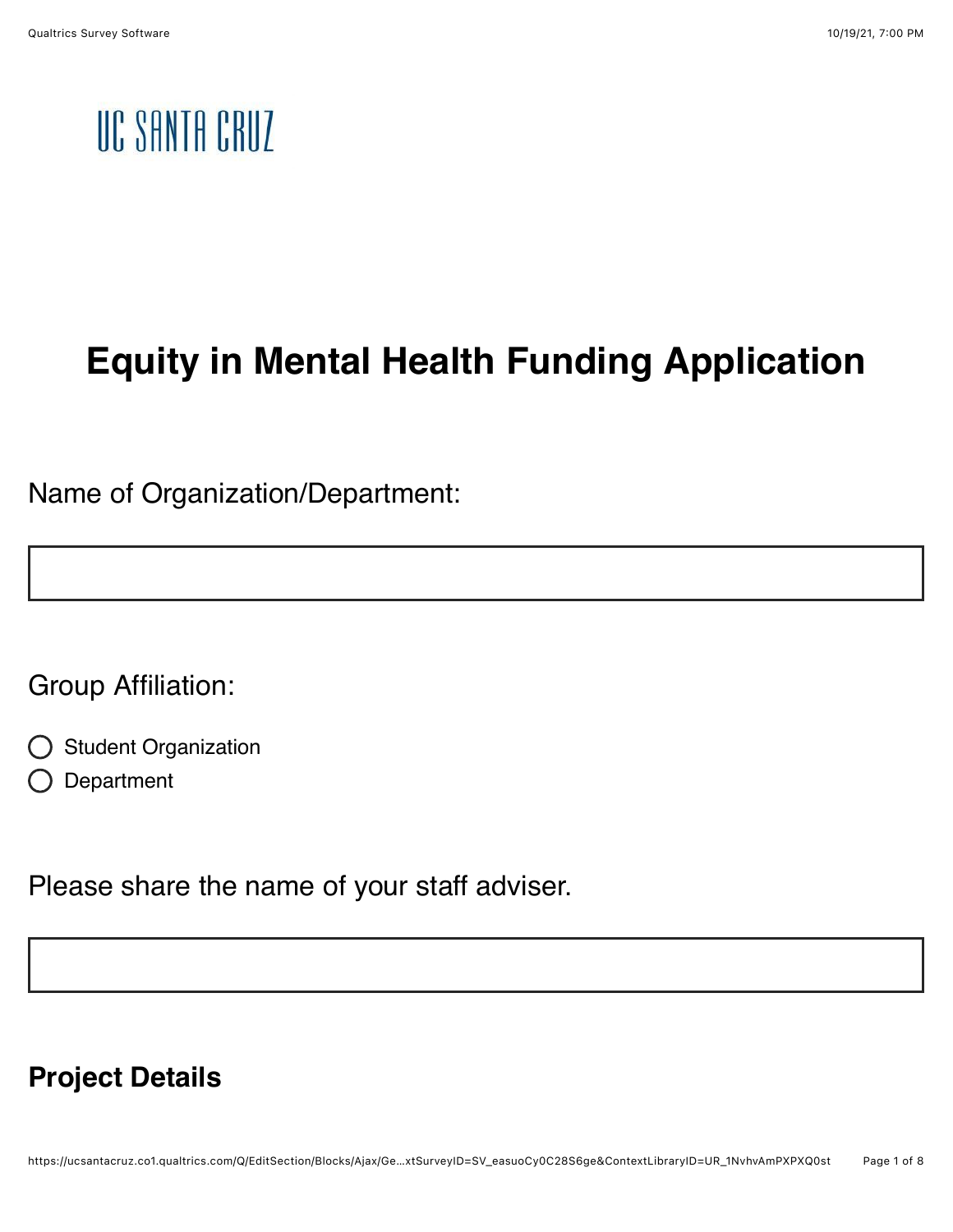# **Project Details**

Name of Project/Program/Service funds are being requested for:

Which tier(s) of support does the proposal address? [select all that apply]

For more information on each tier, visit the [EMH funding website.](https://studentsuccess.ucsc.edu/what-we-do/equity-in-mental-health-funding/index.html)

Holistic Treatment and Recovery Support (Tier I)

Early Intervention and Collaborative Well-being Programs (Tier II)

Universal Prevention Strategies (Tier III)

**Tier Alignment** - Please describe why you believe your proposal best fits the selected tier(s). (300 character limit)

**Abstract/Description** - Please provide a brief narrative about the project/program/service that the requested funds will be used for. (300 character limit)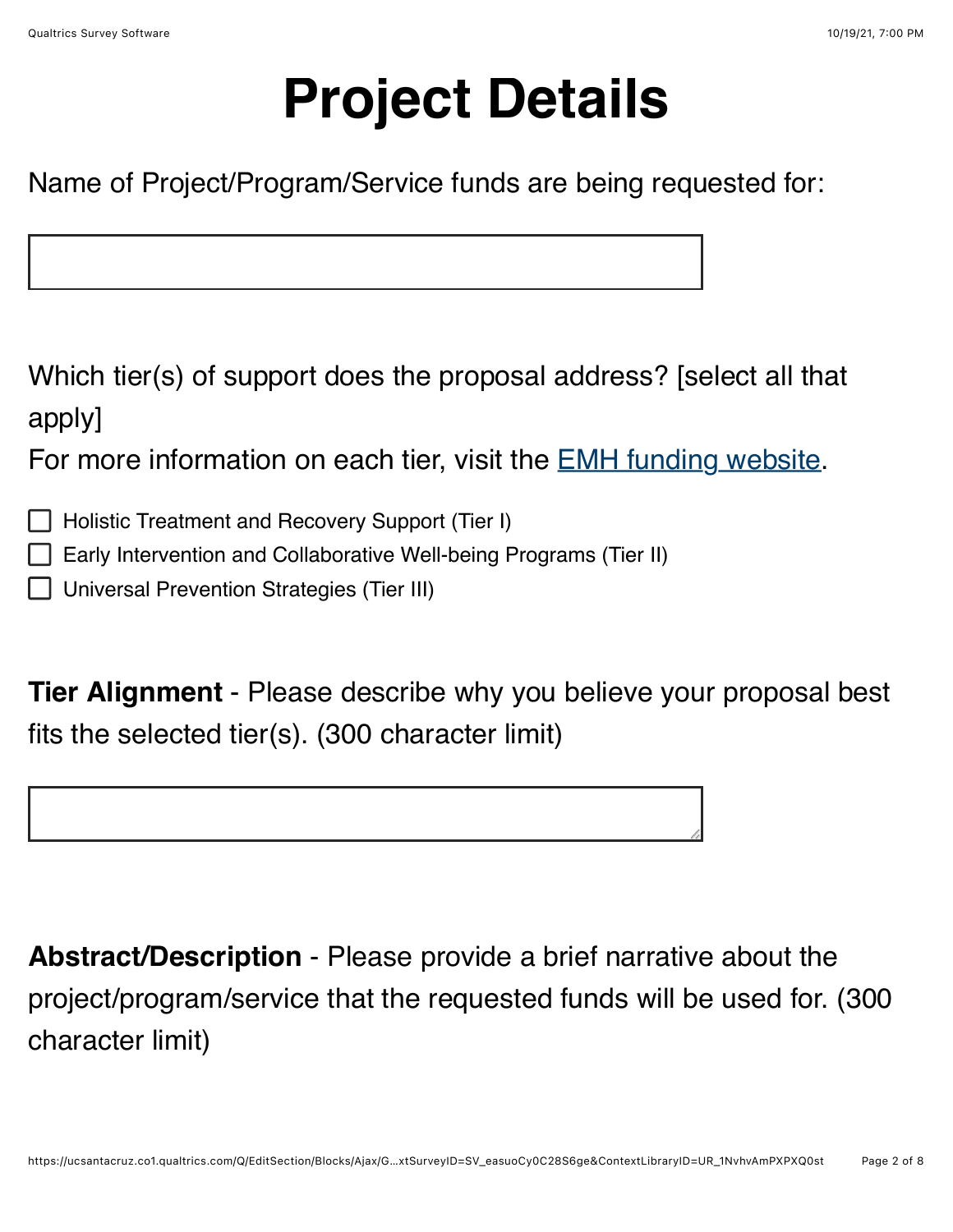## **Equity Focused Areas** - Please indicate all equity-focused areas that will be impacted by this proposal. [Select all that apply]

| Students with adverse childhood experiences (ACE's) or any trauma within their<br>lifetime                                                                                                                                                                                                                                               |  |  |
|------------------------------------------------------------------------------------------------------------------------------------------------------------------------------------------------------------------------------------------------------------------------------------------------------------------------------------------|--|--|
| Students in recovery from substance use disorders or other addictive behaviors                                                                                                                                                                                                                                                           |  |  |
| Students with concurrent behavioral health disorders                                                                                                                                                                                                                                                                                     |  |  |
| Mental health initiatives geared to underserved student populations, including but not<br>limited to low-income, LGBTQ, community college transfer, parenting, undocumented,<br>military-affiliated, and current/former foster students, as well as students affected by<br>their own or a family member's experience with incarceration |  |  |
| Startup costs for collaborative campus safety efforts, to reduce first-episode psychosis<br>and crisis intervention                                                                                                                                                                                                                      |  |  |
| Universal assistive technologies that improve access to care, services and supports                                                                                                                                                                                                                                                      |  |  |
| Prevention programs, aimed to reduce high risk behaviors and promote healthy<br>behaviors                                                                                                                                                                                                                                                |  |  |
| Other                                                                                                                                                                                                                                                                                                                                    |  |  |

**Equity Impact** - Define your unit/organization's equity framework. How does your proposal connect to the equity areas that have been noted? Please elaborate on the equity-focused areas that you have selected above. (1000 character limit)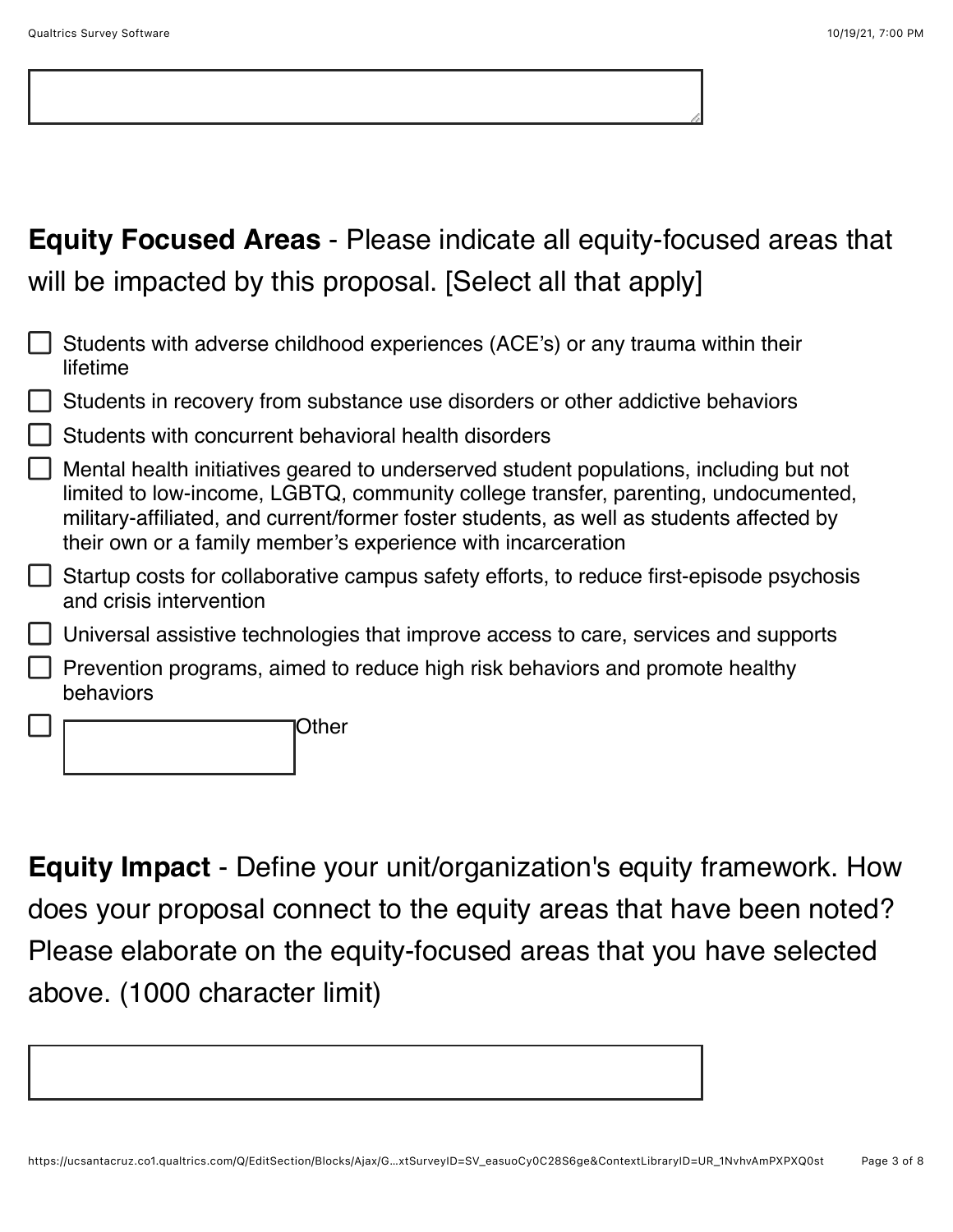**Healthy Campus Impact** - Envision a healthy campus; describe it. How do the activities proposed in this request help the campus achieve that vision? (1000 character limit)

**Student Impact** - What is the anticipated impact of the activities that you are proposing? Impact may be articulated as number of students, gaps that will be filled, barriers that will be removed, specific student groups that will benefit, etc. (1000 character limit)

**Scalability** - Consider the long-term future of your program. Please provide a brief narrative explaining how this program could eventually be scaled to provide additional services and/or service additional students. (1000 character limit)

**Strategy for Collecting Data Outcomes** - Please provide a brief narrative about how your unit plans to track both student impact and the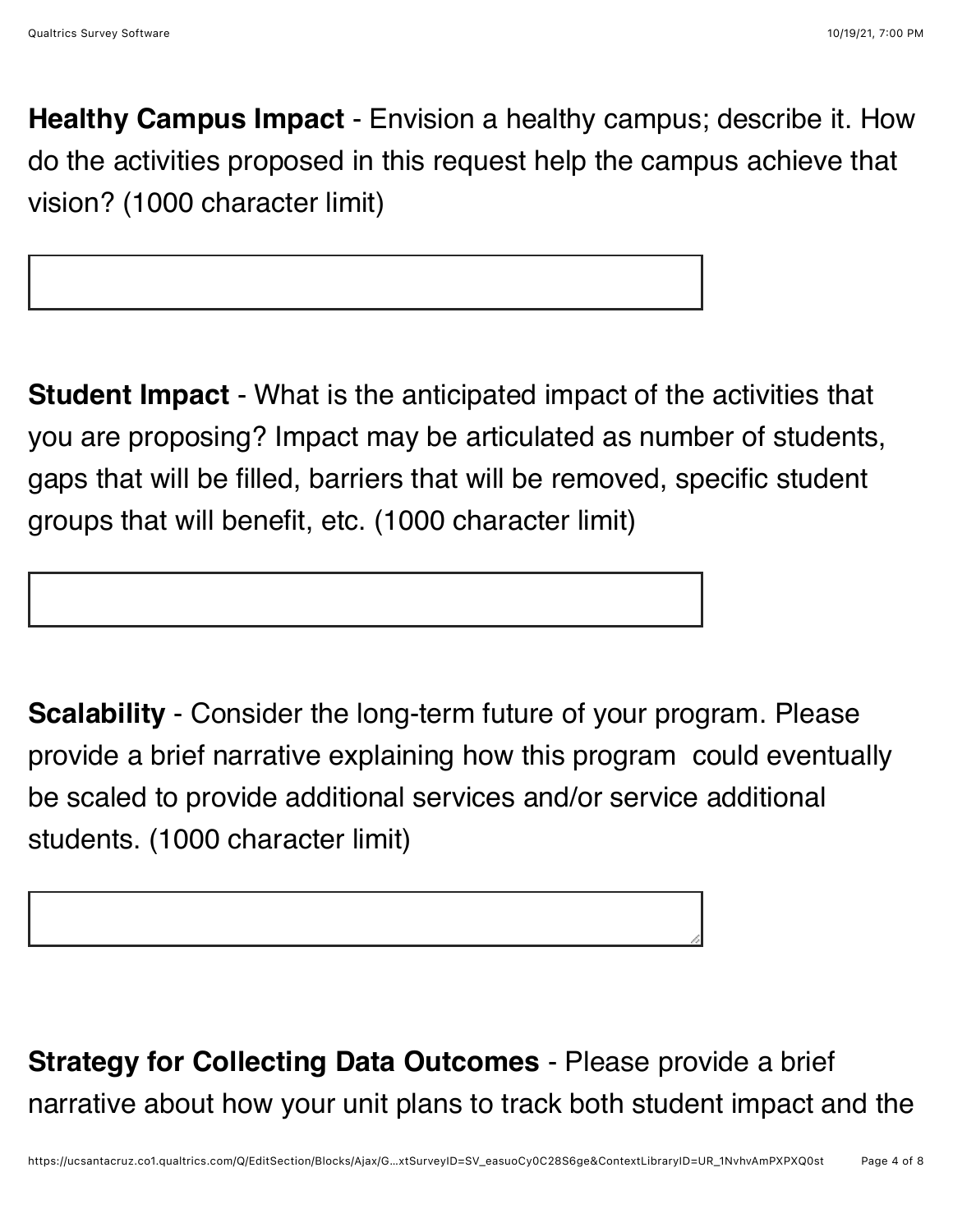#### quantifiable change your unit expects to realize. (1000 character limit)

**Collaboration** - Does your proposal include collaboration with any departments/organizations? Please note that collaboration is required for all Tier I and Tier II requests.

Yes No

**Collaboration** - Please provide a brief narrative about who you are collaborating with on this project/program/service. Please note that collaboration is required for all Tier I and Tier II requests. (300 character limit)



Please attach a letter/email from collaborators indicating their support.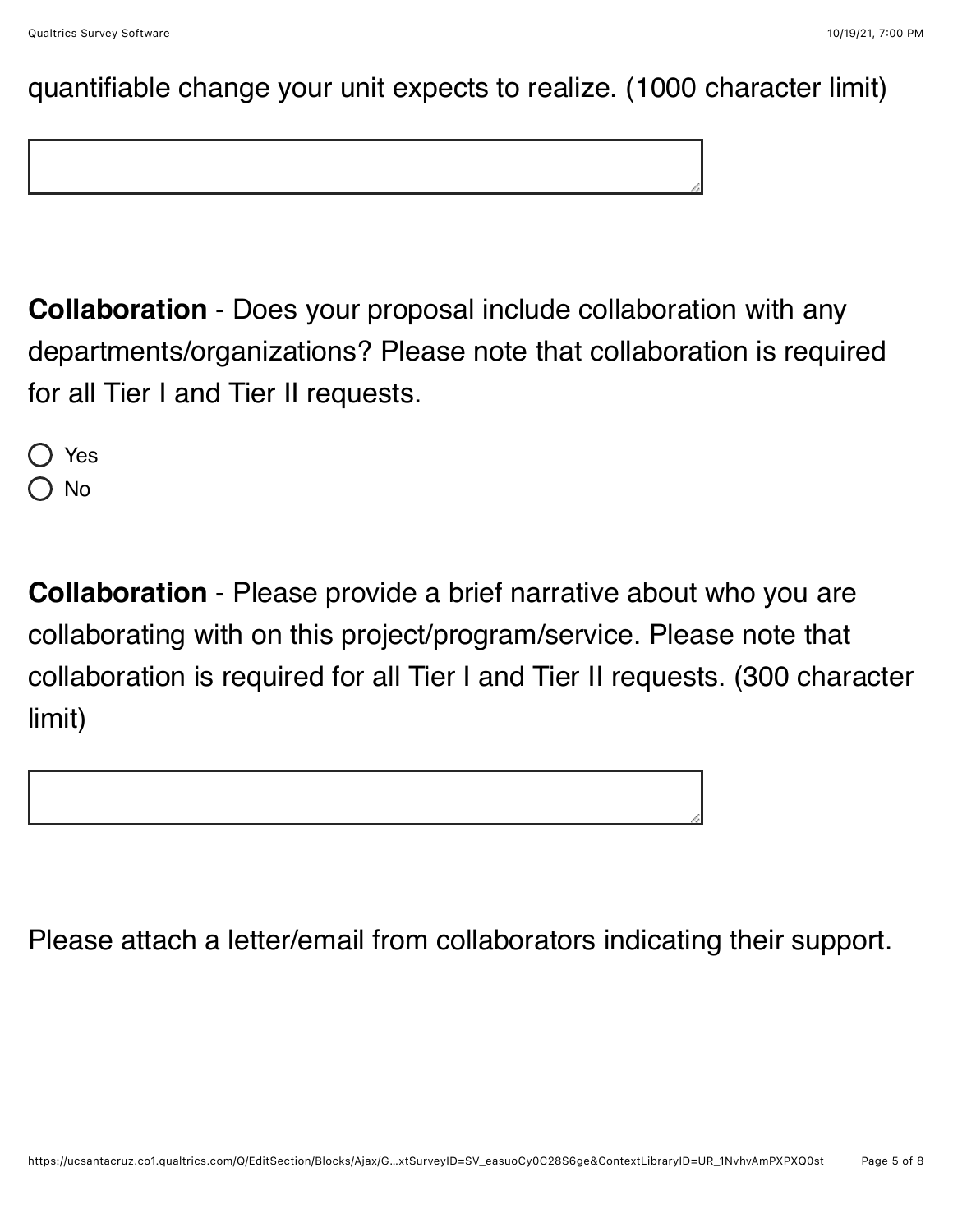### Would you like to upload any (up to 2) additional documentation for review by the funding committee? (optional)

- $\bigcirc$  Yes, I would like to upload 1 additional document.
- Yes, I would like to upload 2 additional documents.
- No, I do not need to upload additional documentation.

Upload additional documentation for review by the funding committee.

Upload additional documentation for review by the funding committee.

## **Funding Logistics**

# **Funding Logistics**

Is the request for one-time or on-going funds?

| One-time |  |
|----------|--|
|          |  |

 $\Box$  On-going